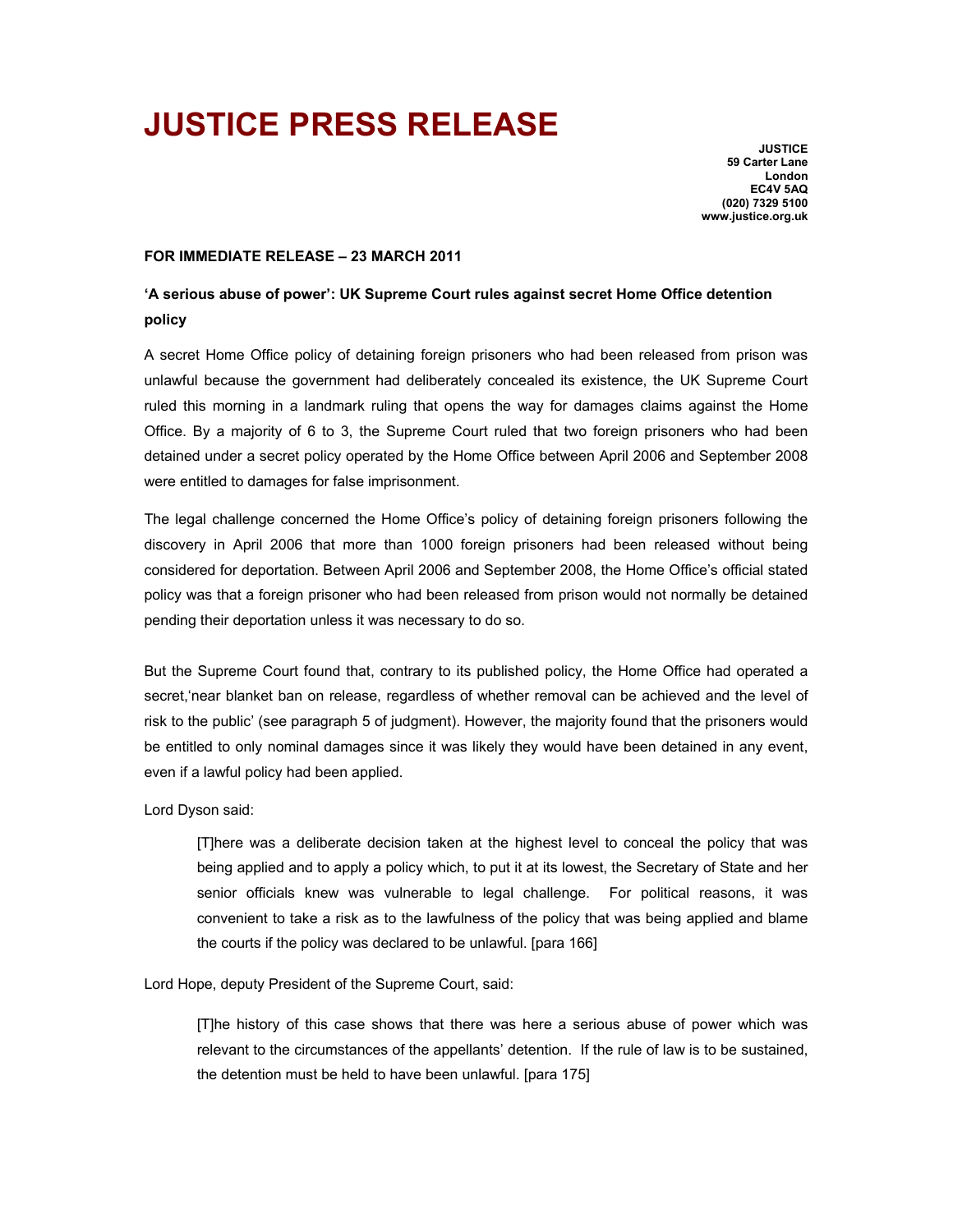See below for additional key quotes from the judgment. Eric Metcalfe, JUSTICE's director of human rights policy, said:

**This ruling is not just about compensation for false imprisonment. It sends a message that the Home Office is not above the law, and cannot hope to evade it by operating a secret policy of detention.** 

**This judgment shows how seriously our courts take the right to liberty, that even a foreign prisoner may be entitled to damages when they are unlawfully detained.** 

For further comment, please contact Eric Metcalfe, JUSTICE's human rights policy director, on 020 7762 6414 (direct line) or emetcalfe@justice.org.uk.

#### **Notes for editors**

1. JUSTICE was granted leave to intervene before the Supreme Court by way of both written and oral submissions. An electronic copy of the written submissions is available on request. JUSTICE was represented pro bono by Rabinder Singh QC and Elizabeth Prochaska of Matrix Chambers and Freshfields Bruckhaus Deringer LLP.

*Chairman of Council* **Baroness Kennedy of The Shaws QC** *Director* **Roger Smith OBE**  JUSTICE Registered Charity No 1058580 A company limited by guarantee and registered in England No 3216897 Registered office as above *British Section of the International Commission of Jurists* 

### **KEY EXTRACTS FROM THE SUPREME COURT JUDGMENT IN WL (CONGO)**

Lord Dyson:

The rule of law calls for a transparent statement by the executive of the circumstances in which the broad statutory criteria will be exercised. Just as arrest and surveillance powers need to be transparently identified through codes of practice and immigration powers need to be transparently identified through the immigration rules, so too the immigration detention powers need to be transparently identified through formulated policy statements [para 34]

 [T]he right to liberty is of fundamental importance and that the courts should strictly and narrowly construe general statutory powers whose exercise restricts fundamental common law rights [para 53]

[T]here was a deliberate decision taken at the highest level to conceal the policy that was being applied and to apply a policy which, to put it at its lowest, the Secretary of State and her senior officials knew was vulnerable to legal challenge. For political reasons, it was convenient to take a risk as to the lawfulness of the policy that was being applied and blame the courts if the policy was declared to be unlawful. [para 166]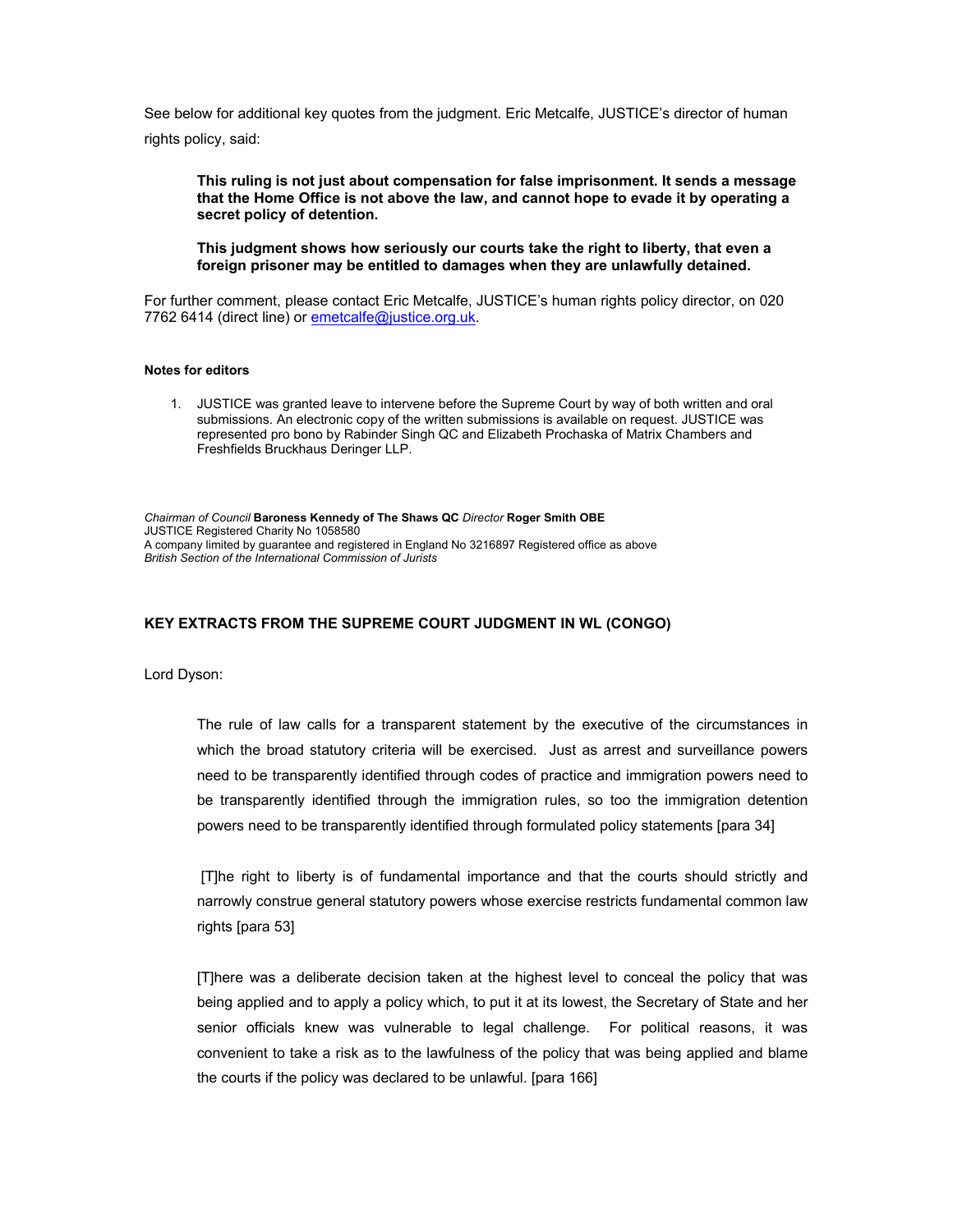Lord Hope:

[T]he history of this case shows that there was here a serious abuse of power which was relevant to the circumstances of the appellants' detention. If the rule of law is to be sustained, the detention must be held to have been unlawful. The appellants were being detained without regard to the purpose for which the Secretary of State was authorised to exercise it by the statute. The court must insist that powers of detention are exercised according to law. If they are not, those who have abused their powers must accept the consequences. It is no answer for them to say that they could, had they put their mind to it, have achieved the same result lawfully by other means.[para 175]

[T]he conduct of the officials in this case amounted, as Lord Walker says (see para 194, below), to a serious abuse of power and it was deplorable. It is not enough merely to declare that this was so. Something more is required, and I think that this is best done by making an award of damages that is not merely nominal. [para 176]

There must be some recognition of the gravity of the breach of the fundamental right which resulted in false imprisonment, and account should be taken of the deterrent effect of an award lest there be the possibility of further breaches. [para 180]

Lord Walker:

The notion that no more than nominal damages should ever be awarded for false imprisonment by the executive arm of government sits uncomfortably with the pride that English law has taken for centuries in protecting the liberty of the subject against arbitrary executive action. [para 181]

[T]he conduct of officials, including some senior officials, of the Home Office between April 2006 and September 2008 amounted to a serious abuse of power. [para 194]

# Baroness Hale:

The statutory power to detain [prisoners under] the Immigration Act 1971 … is, on its face, very broad. Provided that the detainee has been notified of a decision to make a deportation order against him, and he is not detained in pursuance of the sentence or order of a court, he may be detained pending the actual making of the order …. Once the deportation order is made, he may be detained pending his removal or departure from the United Kingdom …. However, since at least the case of *R v Governor of Durham Prison, Ex p Hardial Singh* [1984] 1 WLR 704, it has been recognised that there are limitations implicit in these powers: the detention must be for the statutory purpose of making or implementing a deportation order and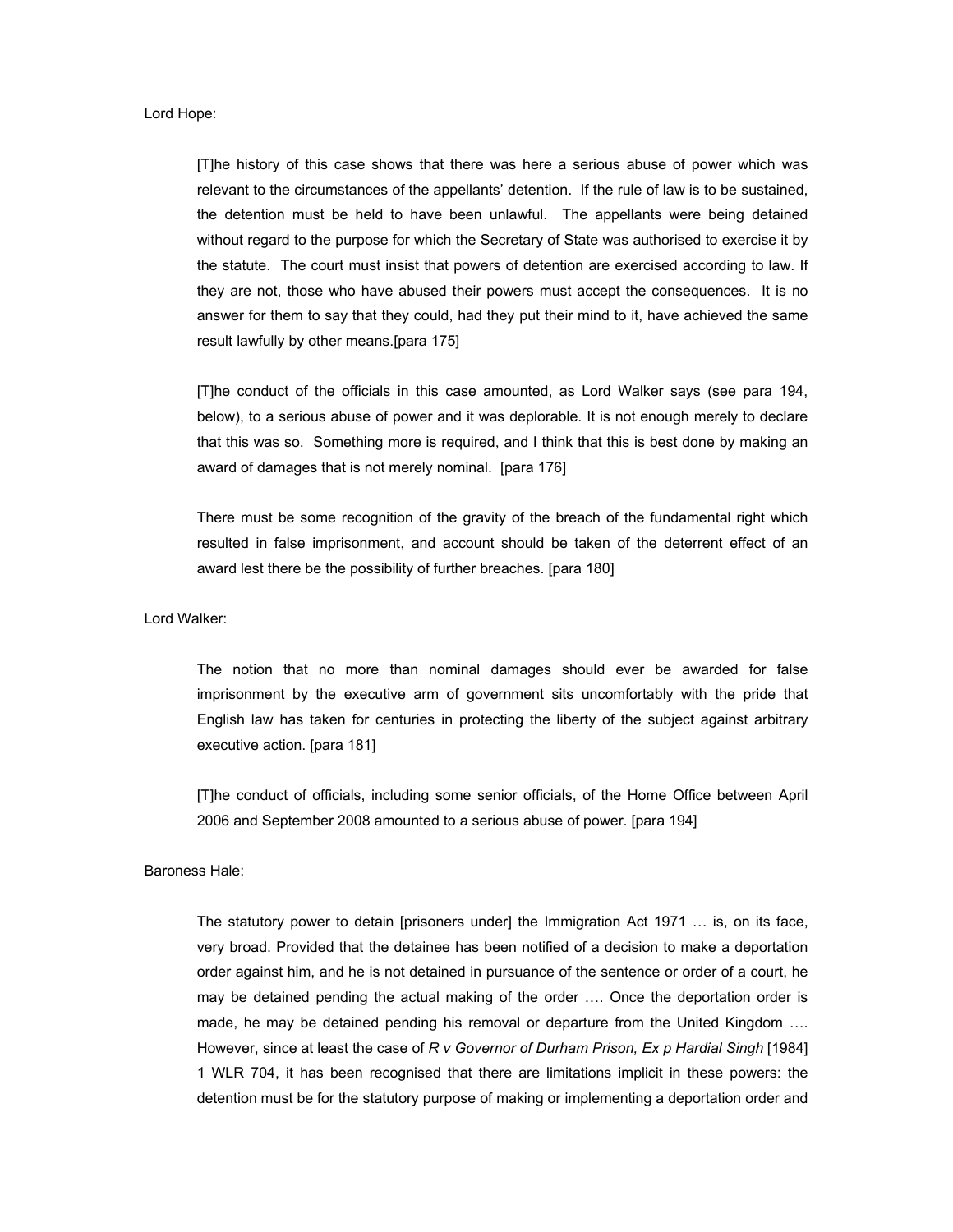for no other purpose; hence it cannot be continued once it becomes clear that it will not be possible to effect deportation within a reasonable period; the Secretary of State must act with reasonable diligence and expedition to bring this about; and in any event the detention cannot continue for longer than a period which is reasonable in all the circumstances. [para 198]

These limitations were devised long before the Human Rights Act and have been accepted without question ever since. They stem from the long-established principle of United Kingdom public law that statutory powers must be used for the purpose for which they were conferred and not for some other purpose …. They were not inspired by article 5(1)(f) of the European Convention for the Protection of Human Rights and Fundamental Freedoms and it does not follow that, because detention would be permissible under article  $5(1)(f)$ , it is also permissible under United Kingdom law. [para 199]

The discrepancy between what the policy said should happen in these cases and what was actually happening is stark. The claimants were being dealt with, not under the published, lawful policy, but under an unpublished, unlawful policy or practice. Yet it is difficult not to have some sympathy for the officials involved. The Government had been hit by a perfect storm in April 2006 when the popular press discovered that foreign national prisoners were being released after serving their sentences without any consideration being given to whether or not they should be deported. It had cost the then Home Secretary his job. The immediate answer was not to let any of them go. This was at odds with the published policy, which presumed against the use of detention powers. Officials knew this and they also knew that the policy needed amendment. But they found it very difficult to devise a policy for publication which would be both lawful and acceptable to ministers. Ministers wanted a near blanket ban on release, whereas the law requires some flexibility to respond to the circumstances of the particular case. So the situation dragged on for many, many months. [para 203]

These are just the sort of circumstances, where both Ministers and their civil servants are under pressure to do what they may know to be wrong, in which the courts must be vigilant to ensure that their decisions are taken in accordance with the law. To borrow from the civil servants' correspondence, the courts must be prepared to take the hit even if they are not. The law requires that decisions to detain should be made on rational grounds and in an open and transparent way and not in accordance with arbitrary rules laid down by Government and operated in secret. One of the most disturbing features of this sorry tale is that the casehandling officials had to give reasons for their decisions which were not what their real reasons were. [para 204]

There is every reason to think that Strasbourg would find a secret policy which presumed in favour of the detention of every foreign national prisoner open to the same objections. The common law is just as respectful of the liberty of the person, and just as distrustful of arbitrary